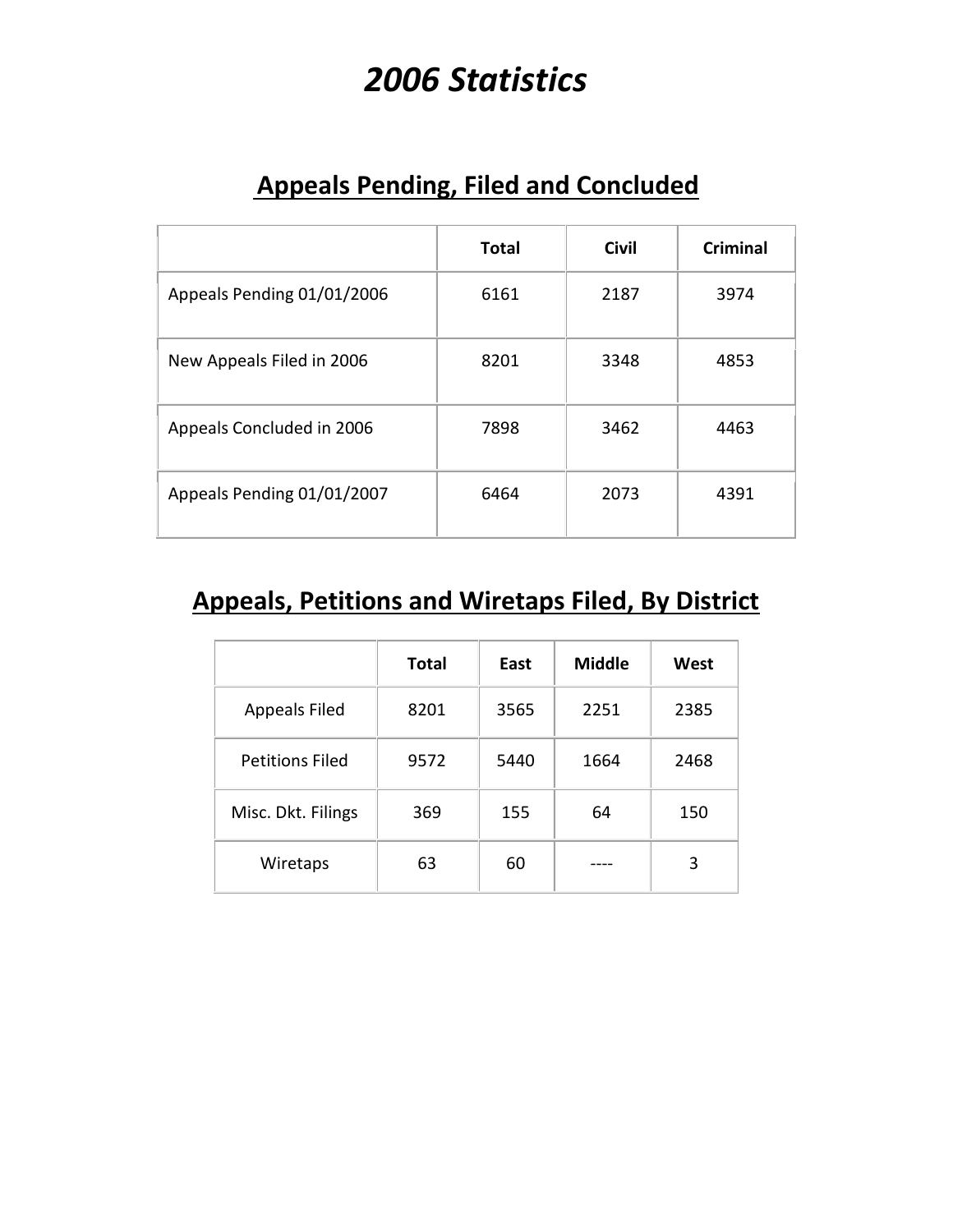# **Appeals by County of Origin**

| Adams           | 51  | Lackawanna     | 137  |
|-----------------|-----|----------------|------|
| Allegheny       | 838 | Lancaster      | 188  |
| Armstrong       | 34  | Lawrence       | 64   |
| <b>Beaver</b>   | 61  | Lebanon        | 89   |
| Bedford         | 43  | Lehigh         | 176  |
| <b>Berks</b>    | 303 | Luzerne        | 186  |
| <b>Blair</b>    | 116 | Lycoming       | 77   |
| <b>Bradford</b> | 42  | McKean         | 20   |
| <b>Bucks</b>    | 201 | Mercer         | 76   |
| <b>Butler</b>   | 112 | Mifflin        | 22   |
| Cambria         | 77  | Monroe         | 112  |
| Cameron         | 3   | Montgomery     | 310  |
| Carbon          | 31  | Montour        | 12   |
| Centre          | 76  | Northampton    | 115  |
| Chester         | 199 | Northumberland | 45   |
| Clarion         | 34  | Perry          | 39   |
| Clearfield      | 45  | Philadelphia   | 2086 |
| Clinton         | 26  | Pike           | 35   |
| Columbia        | 29  | Potter         | 17   |
| Crawford        | 52  | Schuylkill     | 92   |
| Cumberland      | 94  | Snyder         | 27   |
| Dauphin         | 246 | Somerset       | 24   |
| Delaware        | 272 | Sullivan       | 12   |
| Elk             | 5   | Susquehanna    | 18   |
| Erie            | 232 | Tioga          | 20   |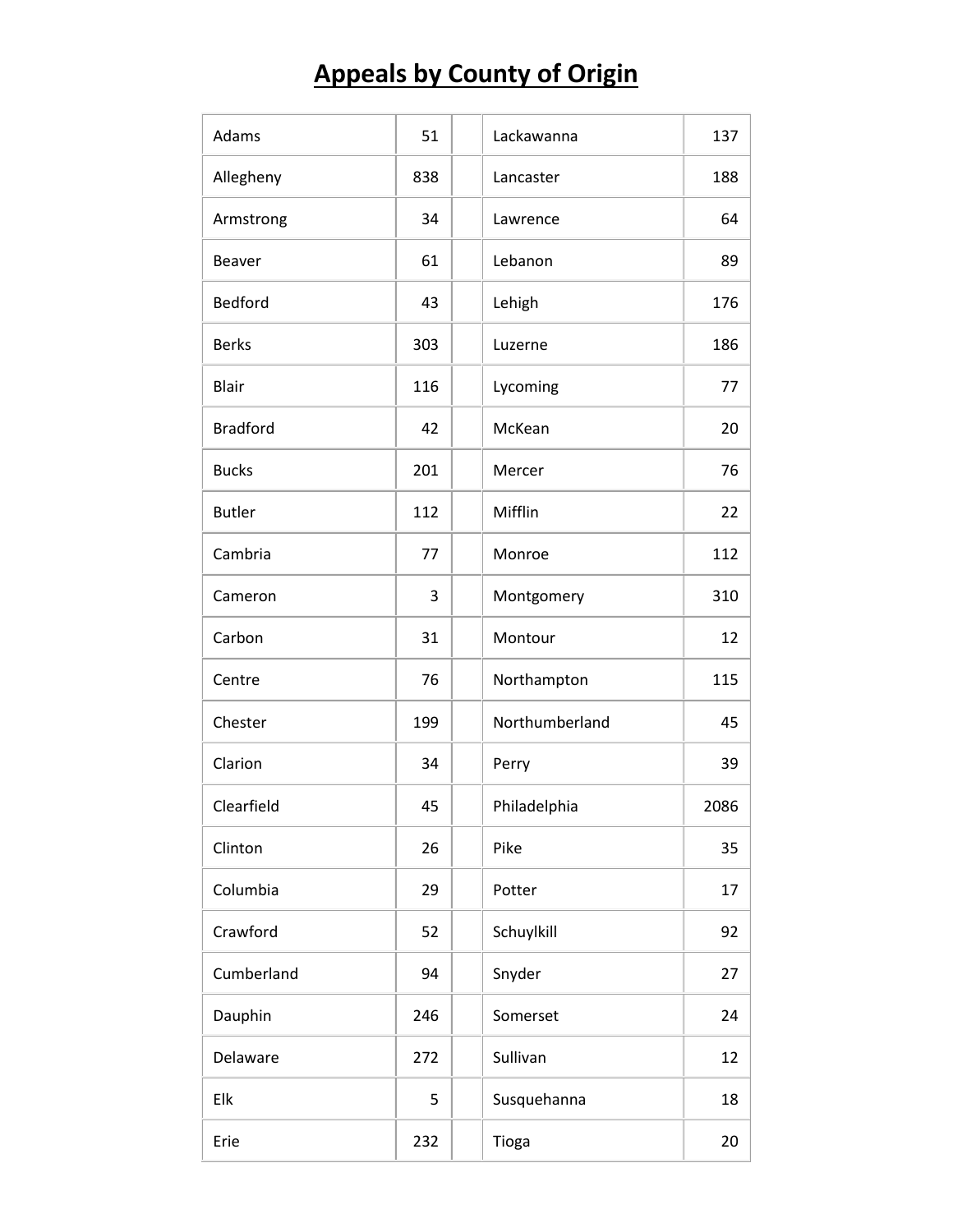| Fayette    | 104 | Union        | 22   |
|------------|-----|--------------|------|
| Forest     | 7   | Venango      | 52   |
| Franklin   | 59  | Warren       | 41   |
| Fulton     | 11  | Washington   | 73   |
| Greene     | 39  | Wayne        | 28   |
| Huntingdon | 24  | Westmoreland | 135  |
| Indiana    | 27  | Wyoming      | 21   |
| Jefferson  | 54  | York         | 273  |
| Juniata    | 10  | <b>Total</b> | 8201 |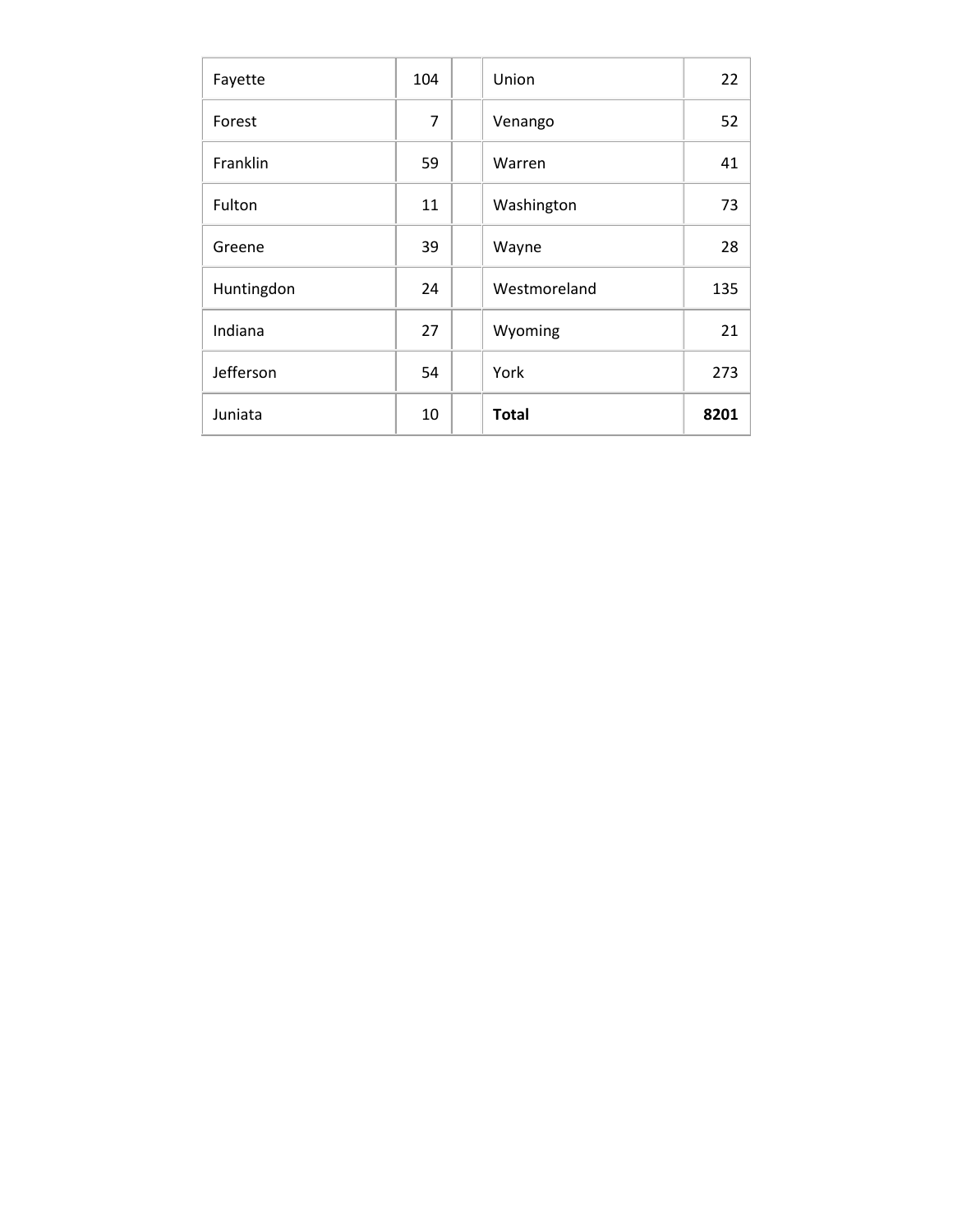# **Appeals by Type of Case**

| Adoption                           | 30  | Mortgage Foreclosure                  | 61  |
|------------------------------------|-----|---------------------------------------|-----|
| <b>Aggravated Assault</b>          | 428 | Motor Vehicle Accident                | 62  |
| Arbitration                        | 43  | Murder                                | 176 |
| Arson                              | 57  | Murder 1                              | 217 |
| Asbestos                           | 30  | Murder 2                              | 28  |
| Assault                            | 24  | Murder 3                              | 47  |
| Assumpsit                          | 72  | Possession of an Instrument of        | 26  |
| <b>Attempted Murder</b>            | 23  | Possession with Intend to Deliver     | 172 |
| <b>Burglary</b>                    | 201 | Premises Liability - Slip/Fall        | 31  |
| Child Support                      | 212 | <b>Protection from Abuse</b>          | 62  |
| Civil Action Law                   | 839 | Rape                                  | 239 |
| Contract                           | 102 | <b>Receiving Stolen Property</b>      | 46  |
| <b>Controlled Substance</b>        | 606 | Recklessly Endangering Another        | 35  |
| <b>Corruption of Minors</b>        | 71  | Robbery                               | 319 |
| Criminal                           | 120 | Simple Assault                        | 73  |
| <b>Criminal Conspiracy</b>         | 121 | <b>Summary Offense/Conviction</b>     | 49  |
| <b>Criminal Mischief</b>           | 20  | <b>Termination of Parental Rights</b> | 76  |
| <b>Criminal Trespass</b>           | 39  | <b>Terroristic Threats</b>            | 41  |
| Custody/Visitation                 | 241 | Theft                                 | 145 |
| Declaratory Judgment               | 66  | Theft by Unlawful Taking              | 28  |
| Dependency                         | 136 | <b>Trespass</b>                       | 180 |
| <b>Disorderly Conduct</b>          | 38  | <b>Uniform Firearms Act</b>           | 124 |
| Divorce                            | 288 | <b>Vehicle Violation</b>              | 71  |
| <b>Domestic Relations Contempt</b> | 24  | Other Civil*                          | 285 |
| Driving Under the Influence        | 340 | Other Criminal*                       | 451 |
| Ejectment                          | 43  |                                       |     |
| Equity                             | 96  |                                       |     |
| Estate/Probate/Wills/Intestate     | 105 |                                       |     |
| Forgery                            | 35  |                                       |     |
| <b>Habeas Corpus</b>               | 37  |                                       |     |
| Harassment                         | 49  |                                       |     |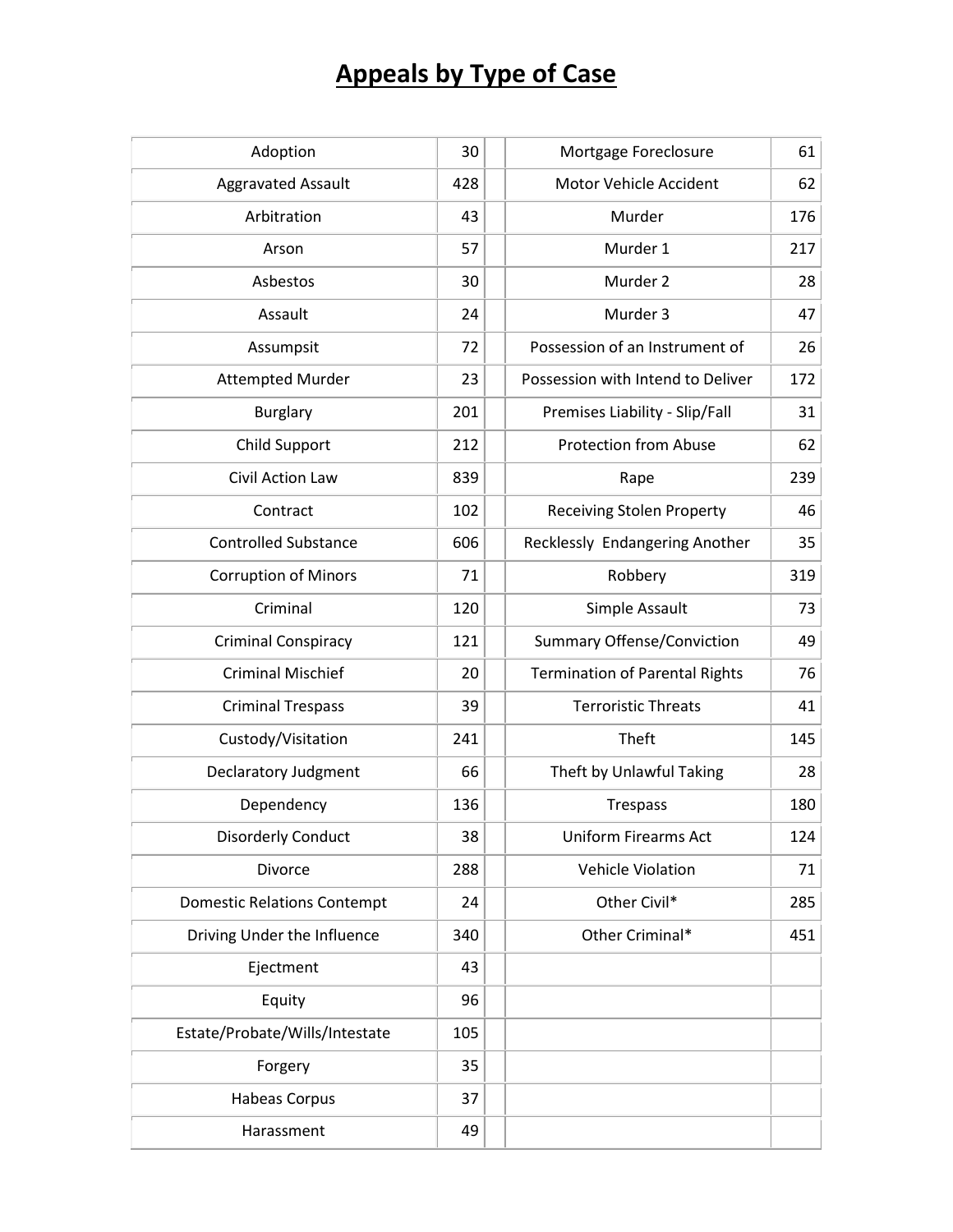| Homicide                                          | 183 |              |      |
|---------------------------------------------------|-----|--------------|------|
| Indecent Assault                                  | 96  |              |      |
| <b>Involuntary Deviate Sexual Conduct</b>         | 108 |              |      |
| <b>Involuntary Termination of Parental Rights</b> | 161 |              |      |
| <b>Medical Malpractice</b>                        | 73  | <b>Total</b> | 8201 |
|                                                   |     |              |      |
|                                                   |     |              |      |

*\* Includes appeals originally classified as "other" as well as appeals originally classified in categories with fewer than 20 appeals filed in 2006.*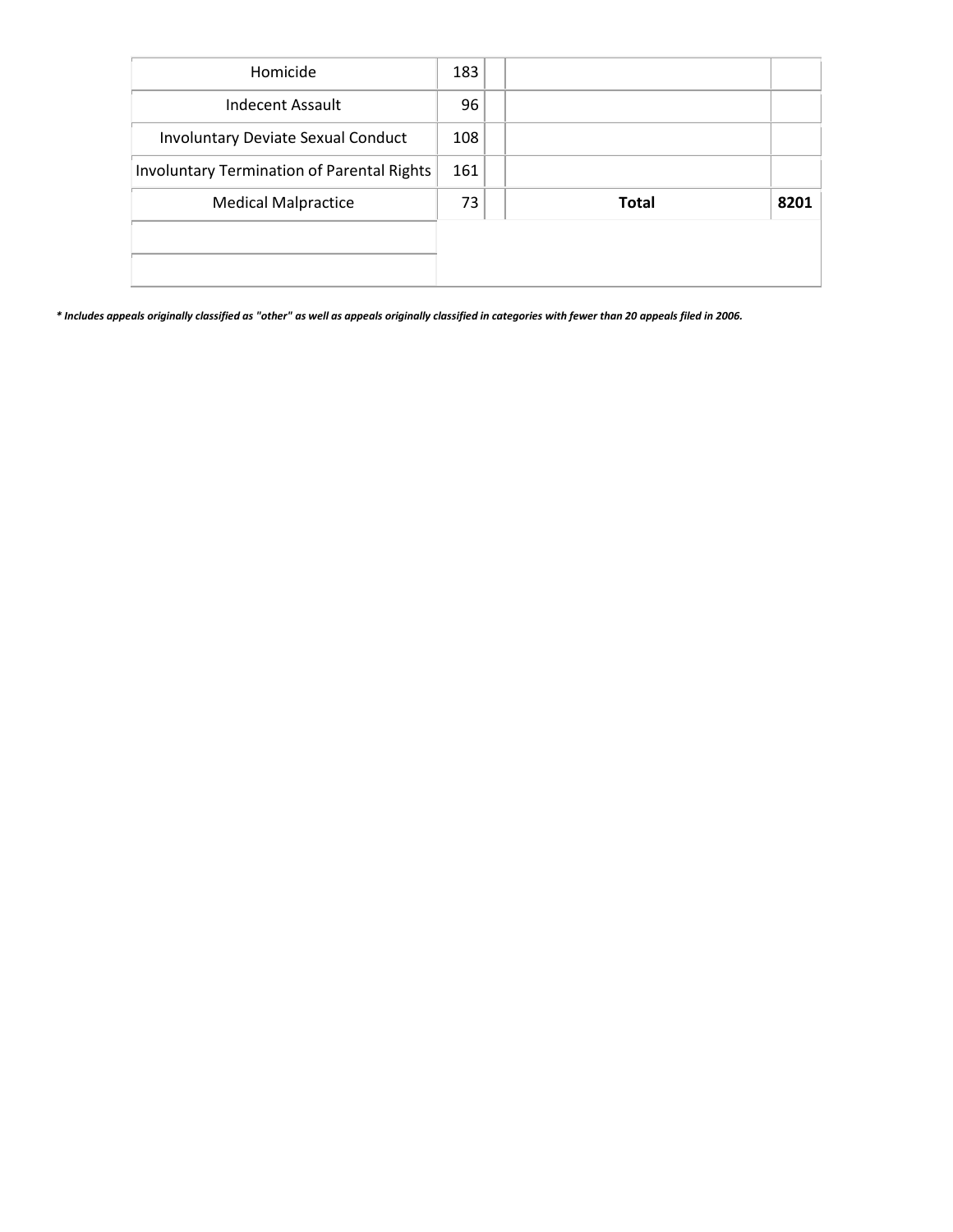## **Opinions Filed**

|                             | <b>Total</b> | <b>Civil</b> | <b>Criminal</b> |
|-----------------------------|--------------|--------------|-----------------|
| Published Opinions 2006     | 379          | 208          | 171             |
| Non-Published Opinions 2006 | 4594         | 1562         | 3032            |
| <b>Total 2006</b>           | 4973         | 1770         | 3203            |

## **Dispositions by Type**

|                            | <b>Total</b> | <b>Civil</b> | <b>Criminal</b> |
|----------------------------|--------------|--------------|-----------------|
| By Filed Decision          | 5277         | 1925         | 3352            |
| By Order or Discontinuance | 2621         | 1537         | 1084            |
| <b>Total 2006</b>          | 7898         | 3462         | 4436            |

# **Reargument/Reconsideration**

| Petitions Filed:   | 407 |
|--------------------|-----|
| Petitions Granted: | 40  |
| Percent Granted:   | 10% |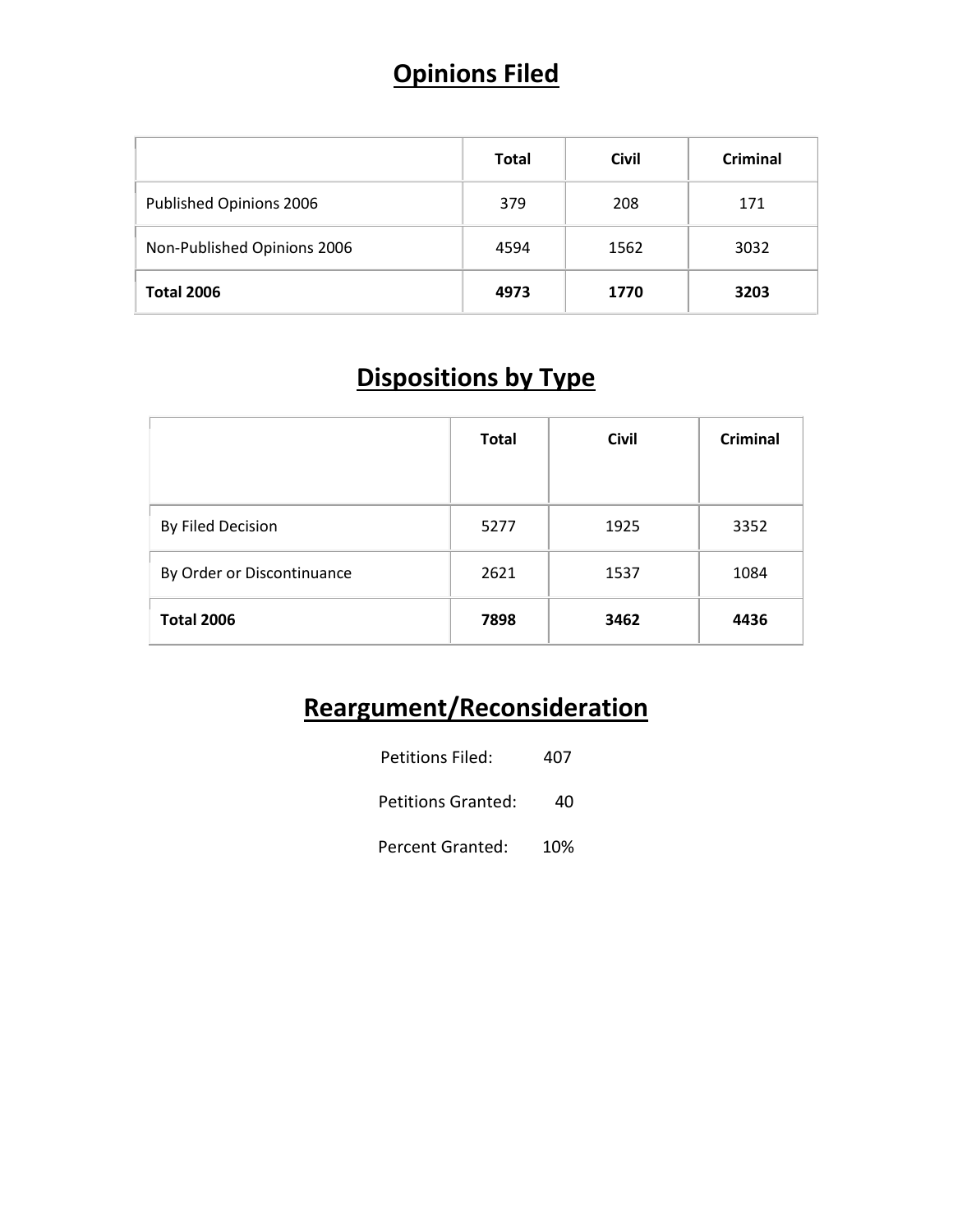#### **Superior Court Treatment of Cases from Courts of Common Pleas**

|                                       | <b>Total</b><br><b>All Cases</b> | Percent | <b>Cases Decided</b><br>by Published<br>Opinion | Percent | <b>Cases Decided</b><br>by Unpublished<br>Opinion | Percent |
|---------------------------------------|----------------------------------|---------|-------------------------------------------------|---------|---------------------------------------------------|---------|
| Affirmed                              | 4079                             | 77.3    | 258                                             | 58.2    | 3821                                              | 79.0    |
| Reversed                              | 734                              | 13.9    | 126                                             | 28.4    | 608                                               | 12.6    |
| Affirmed in Part,<br>Reversed in Part | 196                              | 3.7     | 39                                              | 8.8     | 157                                               | 3.2     |
| Quashed, Dismissed,<br>Transferred    | 244                              | 4.6     | 14                                              | 3.2     | 230                                               | 4.8     |
| Other                                 | 24                               | 0.5     | 6                                               | 1.4     | 18                                                | 0.4     |
| <b>Total</b>                          | 5277                             |         | 443                                             |         | 4834                                              |         |

## **Median Number of Days to Disposition for Appeals Concluded in 2006**

| From Superior Court docket date for all appeals                                 | 270I  |
|---------------------------------------------------------------------------------|-------|
| From Superior Court docket date for appeals disposed by order or discontinuance | 73 I  |
| From Superior Court docket date for appeals disposed by filed decision          | 324 I |
| From original record filing date for appeals disposed by filed decision         | 248I  |
| From filing date of last brief filed                                            | 140 l |